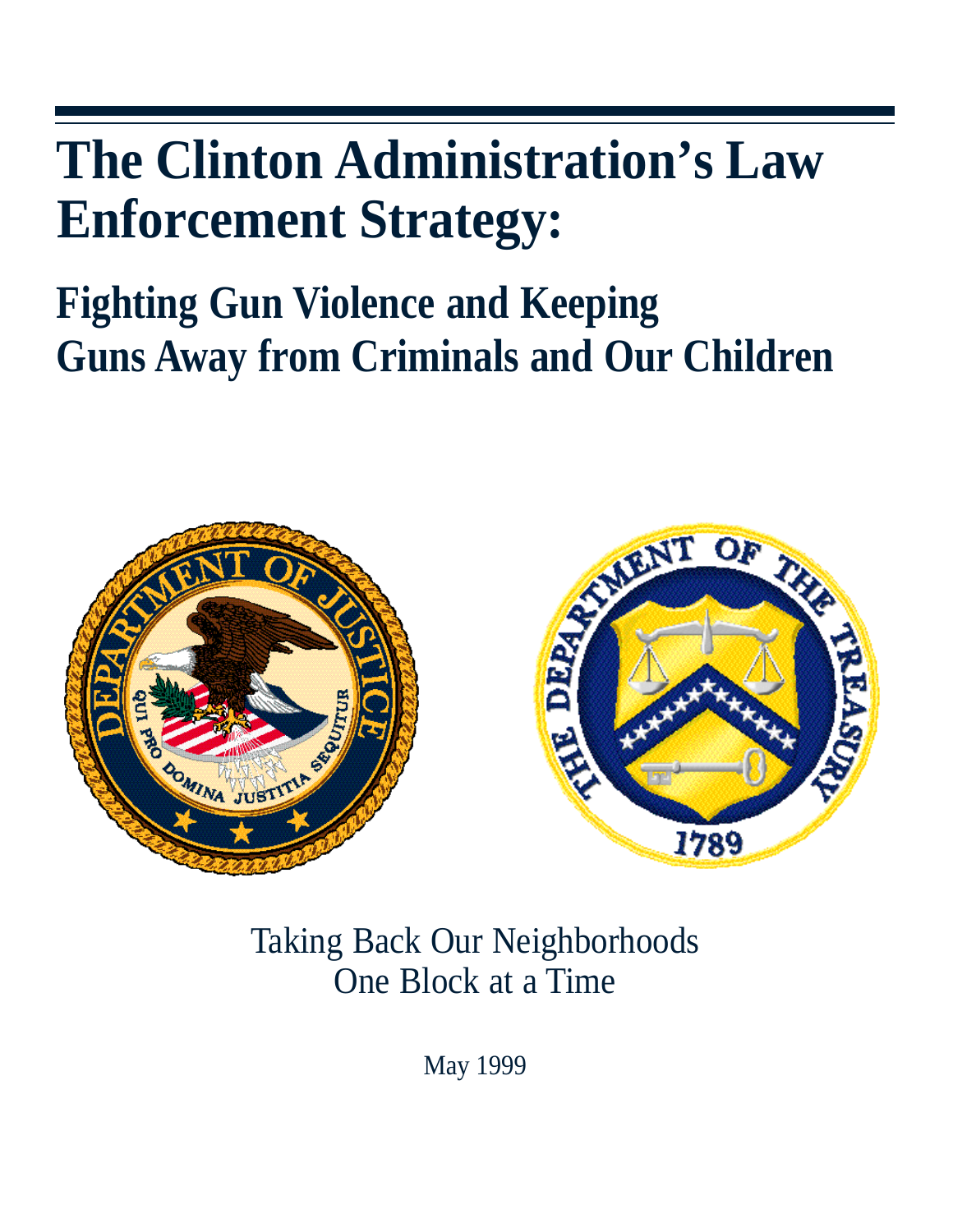*"Over the last 6 years we've worked hard to fight crime, putting in place a strategy of more prevention, stricter enforcement, tougher punishment. . . . Slowly but surely, neighborhoods once abandoned at the crack of gunfire and the wail of ambulance sirens are coming alive with the sounds of children playing freely in the streets. This is indeed encouraging news. But we must do more. . . . [T]he proliferation of guns in our streets, of criminals packing pistols instead of switchblades, have made crime deadlier than ever. That is why dis arming criminals has been and must continue to be a top crime-fighting priority. Let none of us rest until every American is safe from gun violence."*

#### *– President William J. Clinton*

*"We have a responsibility to the victims of crime and violence. It is a responsibility to think not only of our own convenience but of the tragedy of sudden death. It is a responsibility to put away childish things – to make the possession and use of firearms a matter undertaken only by serious people who will use them with the restraint and maturity that their dangerous nature deserves – and demands. For too long we have dealt with these deadly weapons as if they were harmless toys. Yet their very presence, the ease of their acquisi tion, and familiarity of their appearance have led to thousands of deaths each year. . . . It is past time that we wipe this stain of violence from our land."*

#### *– Attorney General Robert F. Kennedy*

President Clinton, Vice President Gore, Attorney General Reno, Treasury Secretary Rubin, and others have led an historic effort to reduce crime and violence in our Nation's communities with a strong focus on crime and violence involving guns. With funding for 100,000 new community police officers, tougher punishment for violent offenders, the Brady Act and other laws to keep guns out of the hands of criminals, the Violence Against Women Act, crime prevention programs for youth, and an unprecedented drive to join the forces of federal, state, local, and tribal law enforcement, the Administration's crime program is proving effective. Crime rates have dropped to their lowest level in a quarter of a century.

Gun crime and violence have fallen dramatically. The Federal Bureau of Investigation's *Uniform Crime Report for 1997* shows that gun homicides have declined by 24 percent since 1993; robbery with firearms, by 27 percent; and aggravated assault with firearms, by 26 percent. (See Figure 1).

# Figure 1 **Violent Crimes With Firearms** FBI / UCR Data



Nonetheless, we cannot afford to become complacent. Gun violence remains a serious national problem. In 1996, 34,040 Americans died of gunfire. Firearm injuries are the eighth leading cause of death in the United States, and for every fatal shooting, there are close to three nonfatal shootings. These injuries and deaths are responsible for \$20 billion each year in medical care, public service, and work loss costs, as well as incalculable human suffering.

The impact of gun violence on young people is particularly severe. In 1996, 4,643 children under the age of 19 died of gun-related injuries. This means that every day in America, 13 young people die of gunshot wounds. As a nation, we have grieved the senseless loss of young lives in the spate of school shootings that has occurred in recent years – including the most recent tragedy in Littleton, Colorado, which cost the lives of 14 students and a teacher. We lose as many young lives due to guns every day. A teenager in the United States today is more likely to die of a gunshot wound than from all the natural causes of death combined. And the firearm homicide rate for children under 15 years of age is 12 times higher in the United States than in 25 other industrialized countries *combined*.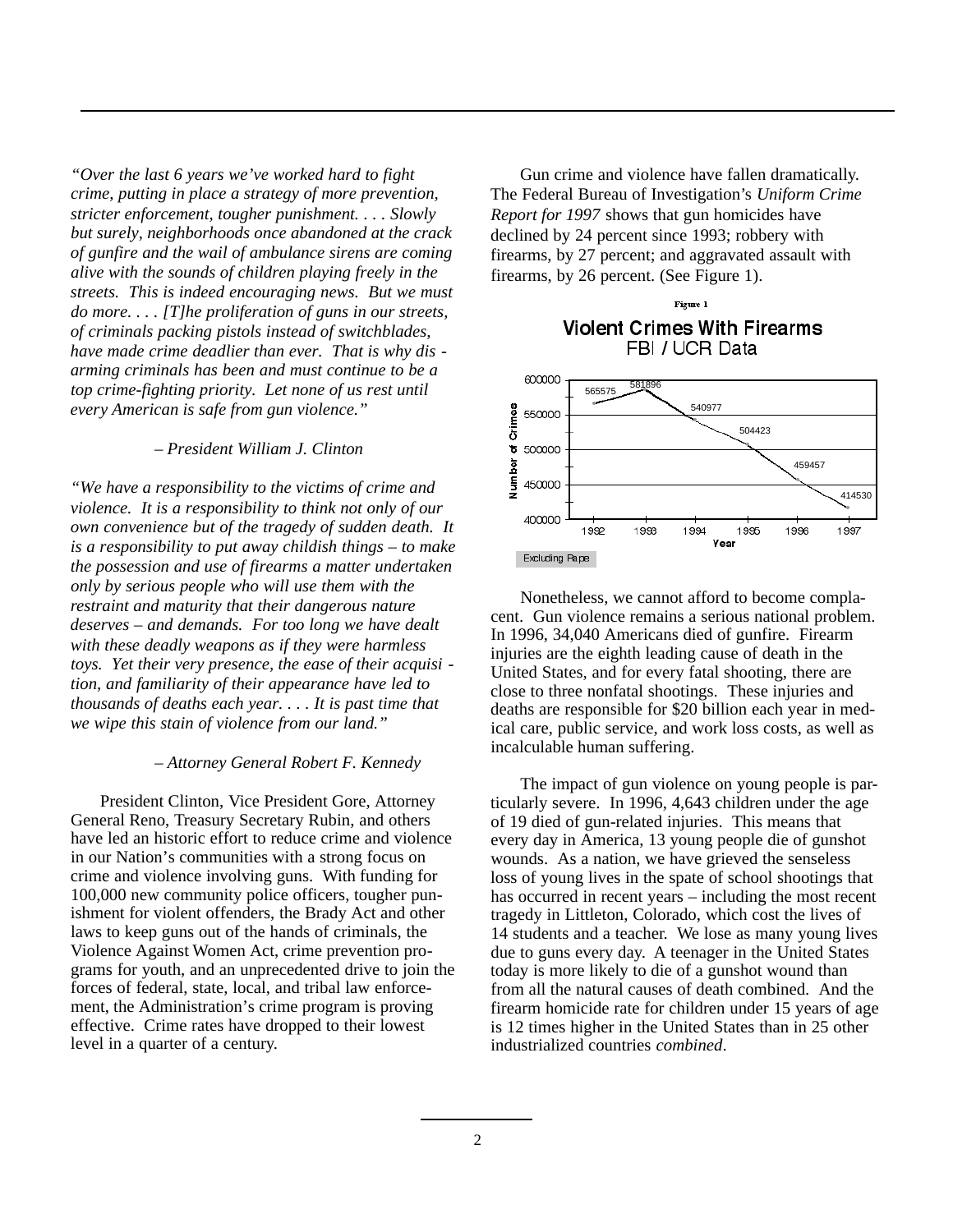#### *The Clinton Administration's Record on Guns*

For the past six years, the Clinton Administration has made it a priority to reduce the number of firearms crimes and gun-related injuries and deaths. Recognizing that no single law or initiative will end such violence, the Administration has supported a comprehensive approach that addresses the illegal acquisition, possession, and use of firearms, as well as the underlying causes and consequences of violence.

- ❏ The Clinton Administration has increased dramatically the effectiveness of current federal laws that are designed to prevent guns from falling into the hands of felons, fugitives, stalkers, and those who are under a restraining order or have been convicted of a domestic violence misdemeanor. Until 1993, gun sales operated on the "honor" system. A licensed dealer would sell guns if the buyers certified that they did not fall into any prohibited category, and no one checked to see if they were telling the truth. The Clinton Administration recognized that when it came to buying a gun, the honor system was not good enough and won passage of the Brady Bill to require background checks on gun purchasers. By imposing a minimal inconvenience on gun purchasers and requiring them to go through a background check, the Brady Law has kept guns out of the hands of more than 250,000 felons and other prohibited people, preventing untold crimes and violence.
- ❏ In 1994, the Administration successfully fought for the Assault Weapons Ban, which prohibits the manufacture and importation of the 19 deadliest assault weapons, copies of those weapons, and large capacity ammunition feeding devices that hold more than 10 rounds of ammunition.
- ❏ In 1994, President Clinton signed into law the Youth Handgun Safety Act, which bans possession of handguns by juveniles under the age of 18, and prohibits adults from transferring handguns to iuveniles.
- ❏ When people violate our federal firearms laws, the Clinton Administration has been committed to bringing them to justice. Federal, state, and local law enforcement have worked together closely, and have significantly increased the overall number of firearms prosecutions in this country. Since 1992, the combined number of federal and state firearms convictions is up sharply – and about 25 percent more criminals are sent to prison for state and federal weapons offenses than in 1992. The number of federal cases in which the offender gets five or more years in prison is also up by more than 25 percent. This increased collaboration among federal, state, and local law enforcement has resulted in: (1) a more efficient distribution of prosecutorial responsibilities, (2) a steady increase in firearms prosecutions on a cumulative basis, and most important, (3) a sharp decline in the number of violent crimes committed with guns.
- ❏ The Administration has launched the Youth Crime Gun Interdiction Initiative, a national program to disrupt the illegal supply of firearms to juveniles and youth, by tracing the guns that are used in crimes through the Bureau of Alcohol, Tobacco and Firearms'(ATF's) National Tracing Center to assist in identifying, investigating, and arresting illegal suppliers of guns, especially to juveniles and youth. Comprehensive crime gun tracing enables law enforcement to detect patterns of illegal trafficking in guns.
- ❏ The Administration has pursued a strategy of collaborative partnerships between federal, state, and local law enforcement agencies to bring all resources to bear on violent crime, including gun crime. These effective and sensible partnerships allow each community to identify its unique firearm and other violent crime problems and to implement the techniques that are most likely to have a positive impact on these local problems. Because of these efforts, gun crime and violence have dropped by up to 70 percent in cities such as Boston, Massachusetts, Richmond, Virginia, and Minneapolis, Minnesota.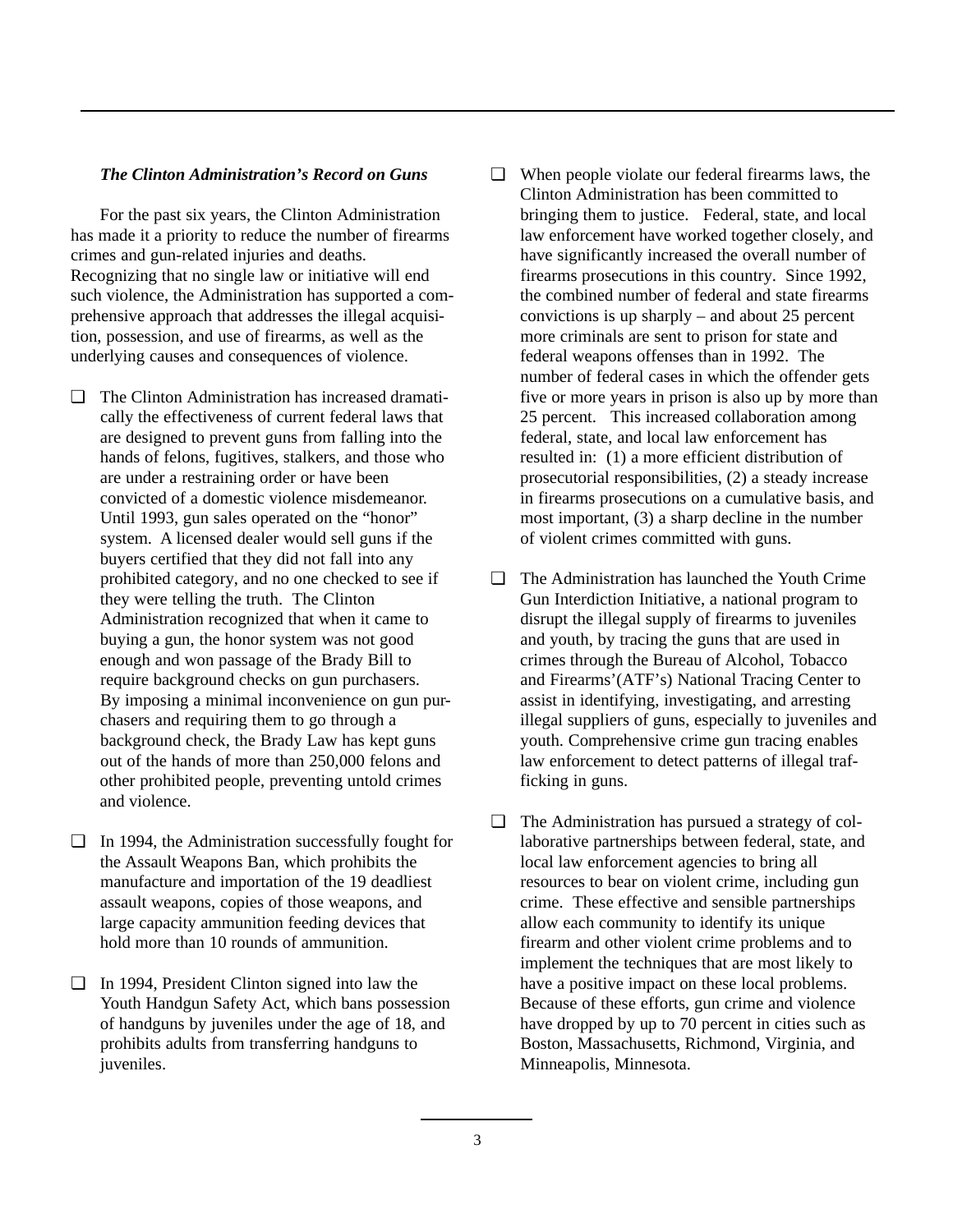- ❏ The Administration has helped communities identify and put in place smart, effective prevention strategies that are tailored to each community's particular needs. To this end, the Department of Justice has closely examined innovative gun violence reduction programs across the country, and is providing training and technical assistance to communities to implement such programs.
- ❏ The Administration also has emphasized gun violence issues as a priority for the Justice Department's research and justice assistance branches. For example, the Department has implemented community-based programs such as Partnerships to Reduce Juvenile Gun Violence, the Youth Firearms Violence Initiative, and the Strategic Approaches to Community Safety Initiative. The Department also continues to fund research to determine how juveniles acquire firearms, to evaluate the impact of the Assault Weapons Ban, and to better understand illicit gun markets and the sources of gun violence.

The nationwide, historic drop in crime and the persistent scourge of gun violence constitute both an opportunity and a responsibility. We can and we must proceed to build on our existing laws and programs to close loopholes in the existing structure that have allowed guns to fall into the wrong hands and further strengthen our hand and our partnership with communities against gun violence. The Administration's Youth Gun Crime Enforcement Act starts us on this path.

# **THE YOUTH GUN CRIME ENFORCEMENT ACT OF 1999**

*"We've got to keep working until people start thinking about [guns] the same way they think about X-rays and metal detectors at airports. That's the goal. We have to redefine the national community so that we have a shared obligation to save children's lives. And we've got to get out of this crazy denial that this won't make a difference. . . . Just because it won't make all the difference doesn't mean it won't make a difference. It will make a difference."*

*– President William J. Clinton*

The Administration has worked for common sense measures such as the Brady Act and the Assault Weapons Ban that have contributed significantly to the reduction in crime. The success of these measures has in turn led to a broader recognition among law enforcement, the American public, gun manufacturers, and gun owners that sensible measures to regulate firearms can and will make a difference in reducing gun crime and violence and saving lives.

The Administration has carefully examined our federal gun laws to fill critical gaps and respond to the need for additional firearms regulations. The Youth Gun Crime Enforcement Act builds on this country's recent successes against gun violence without interfering with those sportsmen, hunters, and other law-abiding Americans who wish to buy and use firearms for sport and other legitimate activities.

The Youth Gun Crime Enforcement Act will keep guns out of the hands of criminals and youth; it contains five sections. The Act will:

- 1. *Extend and strengthen the Brady Law* by expanding Brady background check requirements and imposing a mandatory 3-day cooling-off period;
- 2. *Restrict youth access to firearms* by raising the age that a juvenile can possess a handgun to 21 and holding adults criminally liable if they recklessly allow children to have access to guns that are later used to cause injury or death;
- 3. *Combat illegal trafficking in guns* by adopting sensible proposals to stem the flow of illegal guns to our streets;
- 4. *Strengthen the Assault Weapons Ban* by prohibiting the importation of all large capacity ammunition clips; and
- 5. *Give law enforcement additional tools to combat criminal misuse of firearms* by increasing penalties on criminals who use guns in the commission of crimes.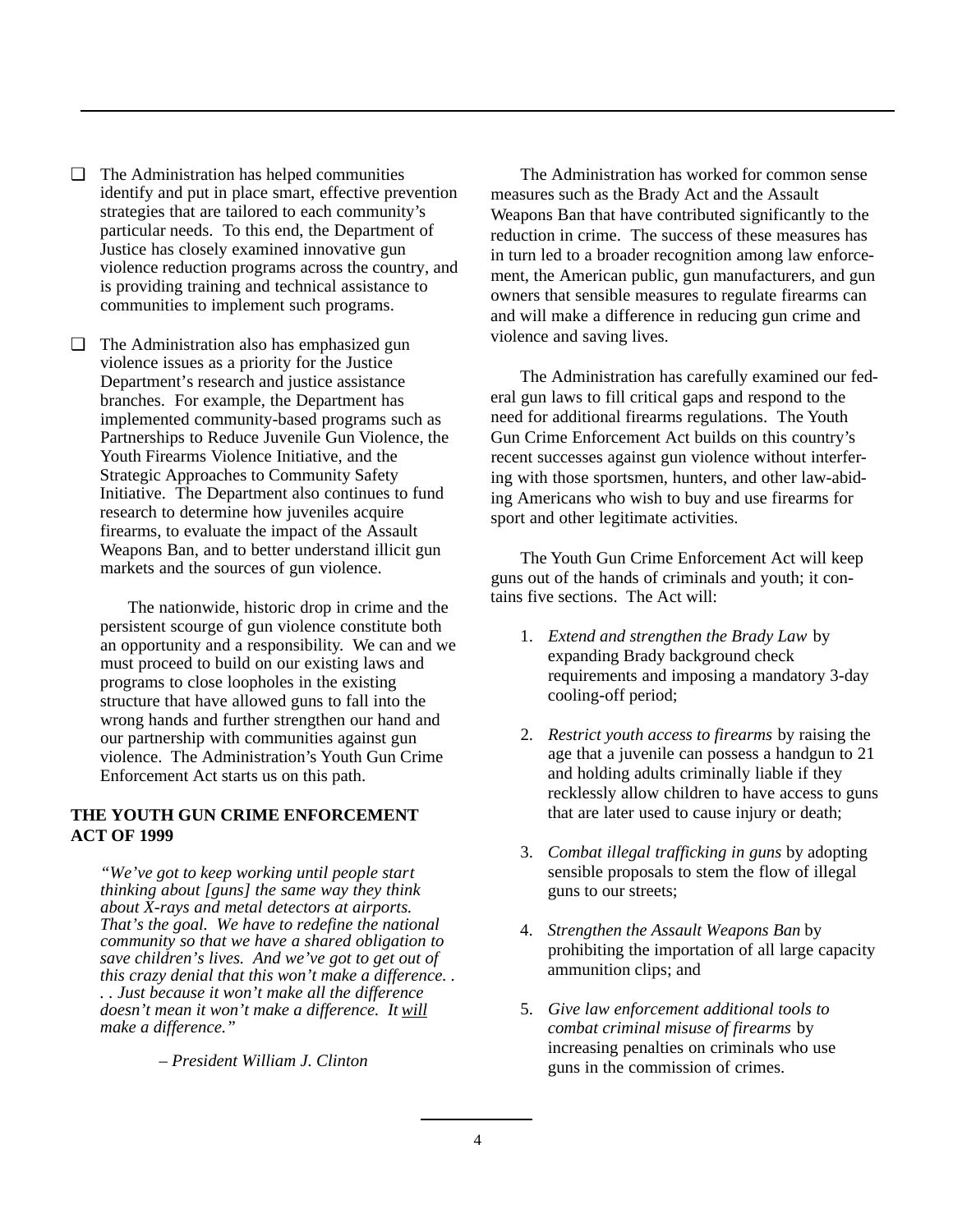#### **1. EXTENDING AND STRENGTHENING THE BRADY LAW**

# *The Brady Law and the National Instant Criminal Background Check System (NICS)*

In 1993, the Administration campaigned for and the Congress passed the Brady Law, a major step forward in our efforts to reduce gun violence by keeping guns out of the wrong hands. The Brady Law dramatically increased the effectiveness of our Nation's gun laws that prohibit certain people from possessing firearms – for example, felons, stalkers, and drug users – by requiring background checks on people who want to buy guns, and preventing the over-the-counter purchases of guns by those who are not allowed to possess them. During the first four years, state and local law enforcement officials conducted Brady background checks on prospective gun purchasers and stopped more than a quarter-of-a-million people who should not have guns from getting them. The cooperation of state and local law enforcement made the success of the Brady Law possible and undoubtedly saved lives and prevented crimes from occurring.

While our state and local law enforcement partners were performing background checks during the first four years of Brady, the Justice Department and the FBI worked hard to prepare for the Brady Law's second phase, the National Instant Criminal Background Check System (NICS). NICS became operational on November 30, 1998. NICS is a new national system that checks national criminal history databases – the Interstate Identification Index and the National Crime Information Center files – as well as new NICS databases containing information on the other prohibited categories, such as illegal aliens and persons under domestic violence restraining orders. Under NICS, the FBI shares the responsibility for doing background checks with states that have agreed to serve as points of contact (POCs) for the system.

Since November 30, 1998, NICS has processed more than 3.7 million background checks. Of these, our state POC partners handled 1.9 million checks. In the vast majority of checks, legal gun buyers have completed their gun purchases within minutes. At the same time, the FBI alone has stopped more than 39,000 felons and other prohibited persons from getting guns; we estimate that our state POCs have stopped at least 39,000 more.

#### *Expanding the Brady Law's Protections*

The Administration is committed to building on the success of the Brady Law by expanding its protections in four key areas.

Closing the gun show loophole – Last November, President Clinton directed the Attorney General and the Secretary of the Treasury to develop a plan to close a gaping loophole in the Brady Law. Today, the law does not require background checks when unlicensed people sell guns at gun shows. This is a massive public safety problem, because more than 4,000 gun shows are held in America each year, and 25-50 percent of the vendors are not required to do background checks. A single gun show may have as many as 2,000 tables, each displaying numerous guns for sale. Those barred from buying or possessing a gun seek out the unlicensed sellers, because they know that they can get guns "no questions asked." Also, because unlicensed sellers do not keep any records and because many of the guns sold at gun shows are used guns, there is often no way to trace them back to the person who sold or bought the gun at a gun show if one later turns up in a crime scene. Because guns can be bought anonymously at gun shows, they are a significant source of guns for criminals.

In their January 1999 report to the President, Attorney General Reno and Treasury Secretary Rubin lay out a plan to close the gun show loophole. The central recommendation in the report calls for legislation to require a background check and gun tracing records in connection with all firearms transfers at gun shows, even if the seller is unlicensed. This way, gun shows will no longer be a place where felons, fugitives, straw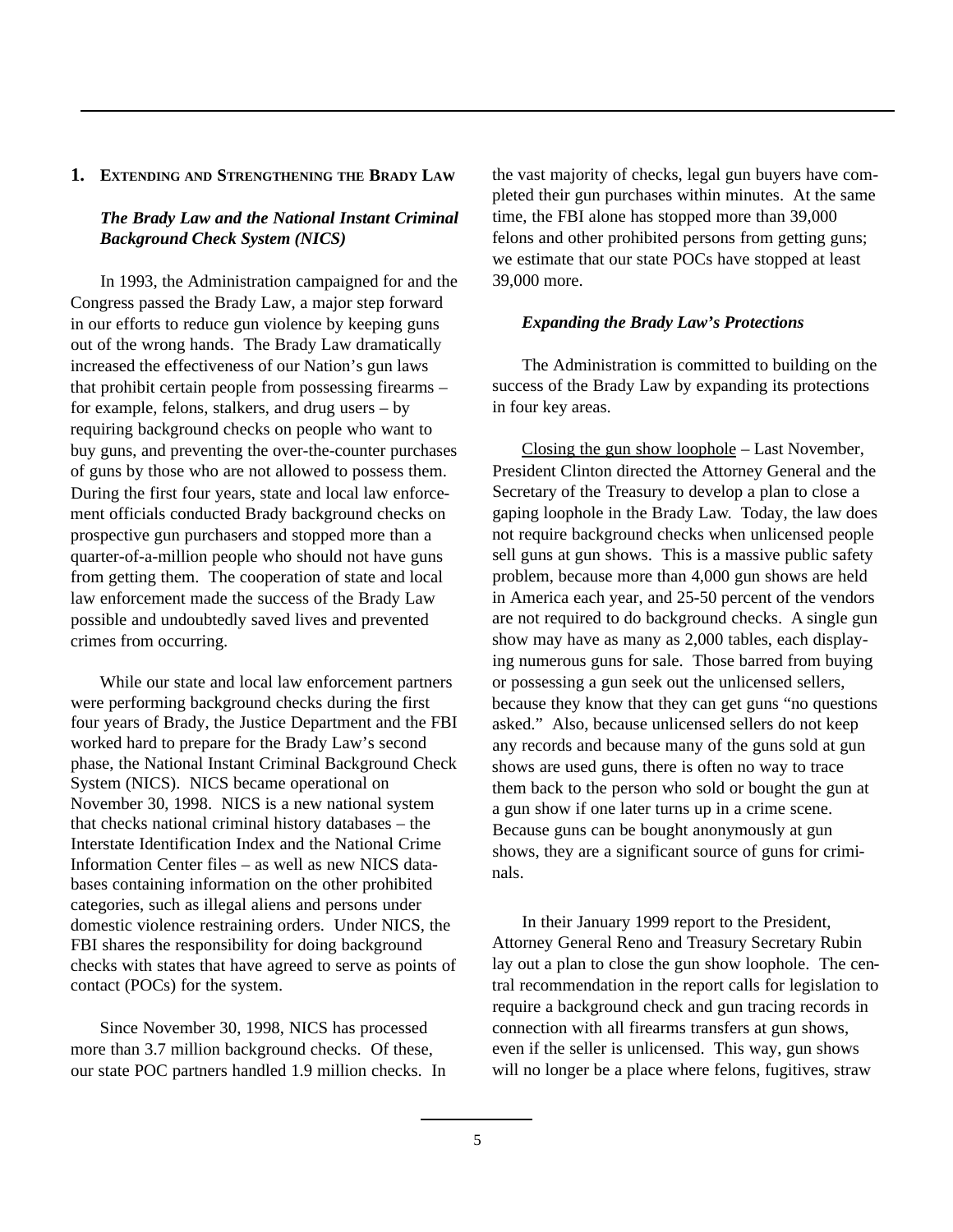purchasers, those convicted of domestic violence, and young people can buy guns. Licensed dealers will conduct background checks on behalf of unlicensed dealers at gun shows. In addition, licensed dealers will maintain and provide to the Secretary strictly limited information about the type of guns being transferred, to enable guns to be traced if later used in crime.

The Youth Gun Crime Enforcement Act contains this provision to close the gun show loophole. The Brady Law has shown that background checks impose a minimal inconvenience on lawful gun sellers and buyers and offer a high return for the rest of society. Waiting for a background check to be completed is a small price to pay for making our communities safer, because the only people getting guns at gun shows will be those who are permitted to have them.

Establishing a Mandatory Cooling-Off Period and Additional Time for Background Checks – Many gun crimes are committed within days of the time that the gun is purchased. Guns recovered as part of homicide investigations make up a significantly larger share (20 percent) of crime guns traced within one week of purchase than guns traced between one and two years of purchase (6.4 percent). To address this problem, the Clinton Administration is proposing a mandatory cooling-off period that would require a prospective handgun purchaser to wait for 72 hours before receiving a handgun. A cooling-off period will prevent gun crimes committed in the heat of the moment, as well as some suicides, both of which may be spontaneous acts.

Besides the cooling-off period, the proposal gives law enforcement additional time to complete background checks when they cannot be completed instantly. Although most checks can be completed within minutes, some checks require officers to obtain additional information to determine whether the potential purchaser is legally allowed to have a gun. Restoring the maximum waiting period to five days – the original amount of time allowed in the Brady Law – will prevent guns from being transferred to prohibited people about whom definitive information is unavailable at the end of three business days.

Juvenile Brady  $-$  As the number of juvenile homicide victims has increased, so too has the number of juveniles adjudicated delinquent for violent crimes such as murder, rape, and robbery. Today, those adjudications do not prevent juveniles from acquiring guns once they become adults. The Clinton Administration is proposing an amendment to the Brady Law that would treat violent juveniles and violent adults in the same manner for purposes of determining whether they can buy a gun. If they have been adjudicated delinquent for an act that would have been a violent felony if committed by an adult, they will be barred from getting a gun regardless of their age when they committed the crime.

Explosives – Current law prohibits felons and others from possessing explosives, but does not require that purchasers of explosives undergo a background check. There is no need to rely on the "honor system" for explosives when NICS is now in place for background checks. The Administration's proposal will require a NICS check on every person who buys explosives from a licensed explosives dealer.

#### **2. RESTRICTING YOUTH ACCESS TO FIREARMS**

Keeping guns out of the hands of juveniles has been one of the Clinton Administration's top priorities. The Administration has won passage of legislation prohibiting the juvenile possession of handguns, requiring "zero tolerance" for guns in schools, and establishing ATF's Youth Crime Gun Interdiction Initiative (YCGII). Through comprehensive crime gun tracing, YCGII is helping us to establish how the illegal market in firearms operates and to identify and arrest individuals who illegally supply guns to juveniles and young people, as well as the young people who gain illegal possession of the guns.

However, our current laws are still inadequate to keep guns from children. The number of children who are injured by or die from gun-related injuries on a daily basis, so starkly demonstrated by the school shootings of the past few years, confirms this sad reality.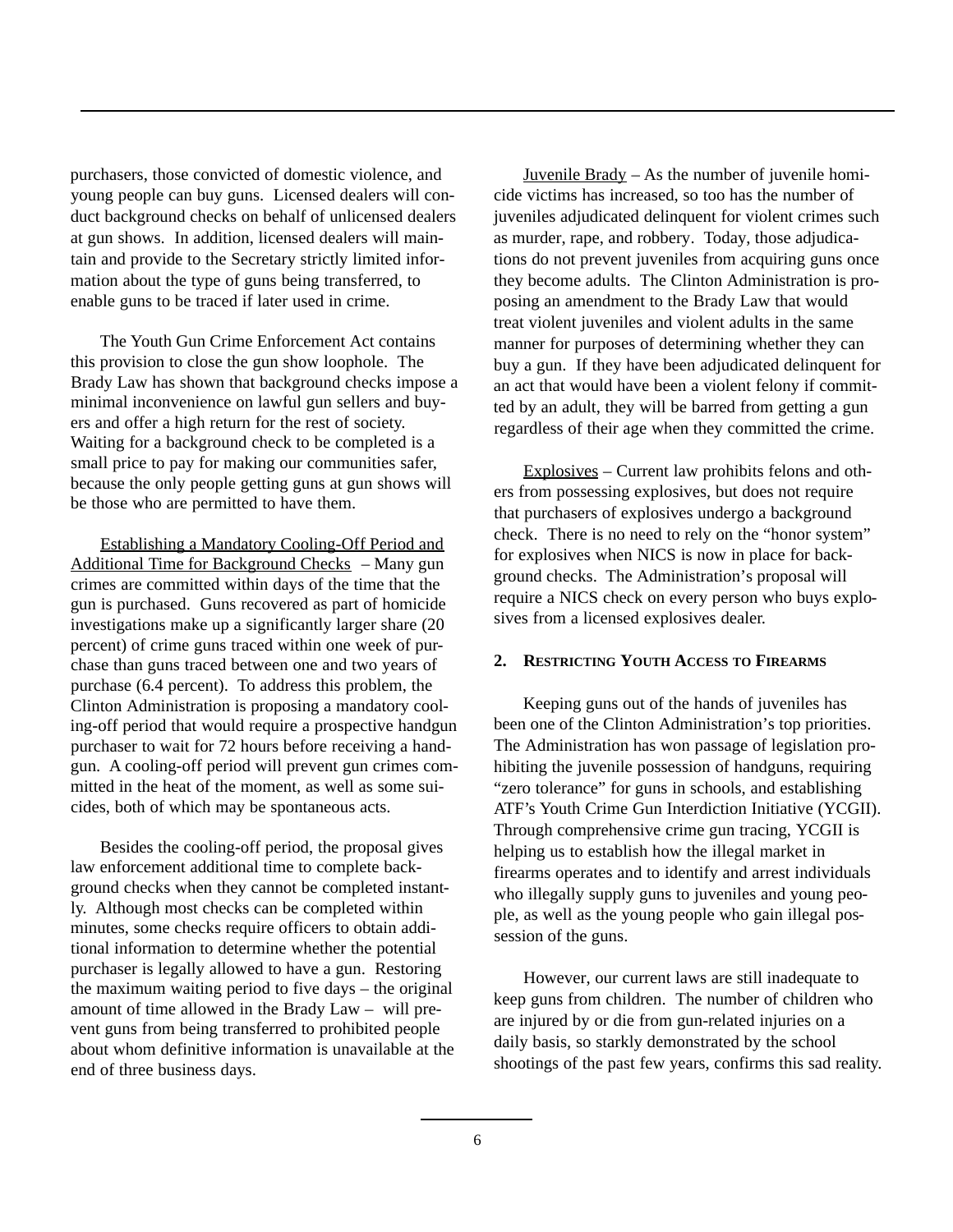The Administration is proposing four targeted proposals to reduce youth gun possession, as well as a proposal to prohibit the possession of explosives by young people.

Raising the Age of the Youth Handgun Ban to 21 – The Youth Handgun Safety Act, signed by President Clinton in 1994, bans possession of handguns by juveniles under the age of 18, and prohibits adults from transferring handguns to juveniles. Under the Act, however, it is legal for 18 to 20 year-olds to possess handguns and even to buy them from unlicensed sellers in their neighborhoods or at gun shows. The ease with which 18 to 20-year-olds can get guns is especially troubling given that ATF crime gun tracing data shows that more crime guns are traced to 18 and 19-year-olds than to any other age group.

The Administration's Youth Gun Crime Enforcement Act will extend the provisions of the youth handgun ban to young people between the ages of 18 and 21. The same exceptions that apply to juveniles will apply to persons between the ages of 18 and 21. They can temporarily possess a handgun if they need it to hunt or farm or in connection with a job, so long as they are authorized to have the handgun by responsible individuals (such as parents, employers, and the owners of the premises where the temporary possession occurs).

Banning Youth Possession of Semiautomatic Assault Rifles – Current law prohibits juveniles from possessing assault pistols, but it allows them to possess assault rifles and large capacity ammunition feeding devices that were manufactured before the effective date of the Assault Weapons Ban in 1994. The Administration's proposal closes this dangerous loophole by prohibiting the possession of all assault weapons and large capacity magazines by persons under the age of 21. There are no exceptions to this prohibition.

Requiring Child Safety Locks for All Firearms – Common sense tells us that if people own guns, they should keep them stored safely, to prevent children and others from getting hold of them. Unfortunately, many children need look no further than their own home to get their hands on loaded and unlocked guns, as an estimated one-third of all privately-owned handguns are kept loaded and unlocked.

For several years, the Administration has called for the distribution of locking devices for firearms (also known as triggerlocks or child safety locks). Twenty major handgun manufacturers voluntarily have agreed to provide a locking device by October 1998 with every new handgun sold in the United States. Unfortunately, however, this goal has not yet been attained. According to one recent study, not all of the 20 manufacturers are currently supplying such devices. The study also concluded that only one in every ten handguns sold in the United States is sold with a locking device. The Administration's bill will require that licensed gun dealers provide a child safety lock or a secure gun storage box with every firearm sold.

Holding Adults Accountable for Child Access to Guns – Some 16 states have recognized that adults have a responsibility to prevent children from obtaining unsupervised access to guns. "Child access prevention" (CAP) laws promote gun safety and responsibility by holding adults responsible if they allow children to have easy access to loaded firearms. According to one study published by the American Medical Association in 1997, CAP laws have helped reduce fatal unintentional shootings by an average of 23 percent.

However, too few states have CAP laws, and the laws in those states that do have them vary widely. Because youth gun violence is a serious national problem, the Administration has proposed legislation to hold adults criminally responsible if they recklessly allow a child to have access to a gun that is used by the juvenile to cause death or serious injury.

Prohibiting Possession of Explosives by Youth – The Administration's proposal will prevent youth under age 21 from acquiring explosives. It will be illegal to transfer explosives to youths, and for youths to possess explosives, with a very limited exception for commercially- manufactured black powder to be used in antique firearms.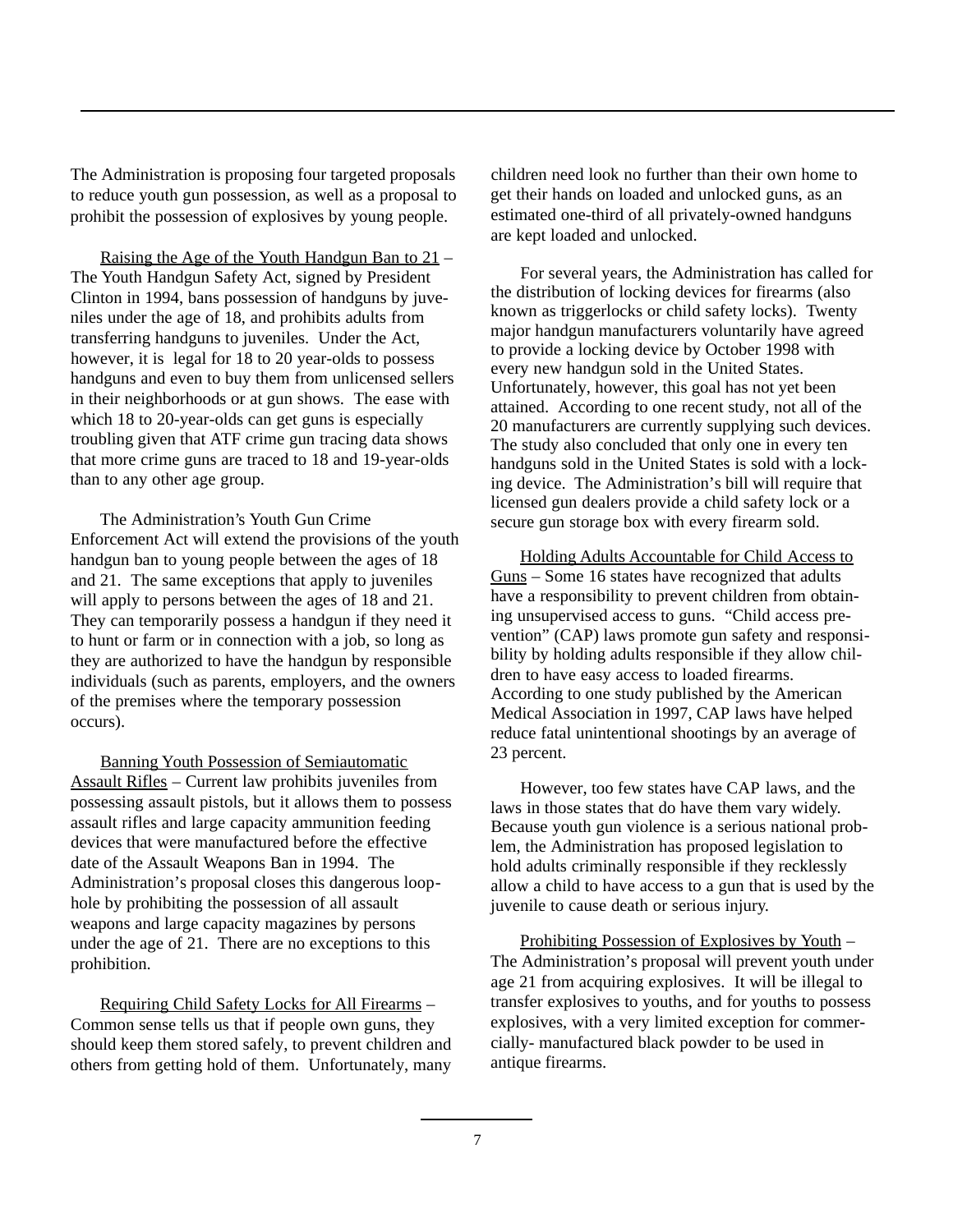# **3. COMBATING ILLEGALTRAFFICKING IN GUNS**

The Clinton Administration has made targeting illegal gun traffickers a law enforcement priority. In 1996, the Administration launched the Youth Crime Gun Interdiction Initiative (YCGII) in 17 cities to trace all crime guns recovered in these cities, and to identify and arrest the traffickers who illegally supply firearms to young people. Since then, the Administration has added an additional 20 cities to the initiative and conducted more than 200,000 crime gun traces for local law enforcement.

Illegal trafficking in guns remains a serious problem, and the Youth Gun Crime Enforcement Act strikes at the heart of gun trafficking through tough proposals to reduce the sources of illegal guns.

Restricting Handgun Transfers to One a Month – Gun traffickers stockpile handguns – which are the criminal's gun of choice – and transport them to areas where guns are difficult to obtain and where their sale is most profitable. In the eastern United States, for example, Interstate 95 has become known as the "iron highway," as gun traffickers purchase guns in states with few restrictions and move them northward into states with greater restrictions.

When the citizens of South Carolina and of Virginia recognized that traffickers stocked up on handguns in their states and shipped them elsewhere, the state legislatures moved to limit handgun purchases to one a month. Virginia has reported success with its one-handgun-a-month law. Since enactment, Virginia has dropped from first to eighth in the ranking of states that serve as a source for guns seized at crime scenes in the Northeast. According to a 1996 study published by the American Medical Association, the percentage of guns traveling from Virginia to the Northeast fell from approximately 35 percent to approximately 15 percent – a 20 percent drop. Even though Virginia still ranks high as a source of crime guns for other states, half of the guns traced to Virginia were purchased there *before* the state adopted its one-gun-a-month law in 1993.

After Maryland enacted its one-gun-a-month law, there was a sudden and significant drop in the number of guns that were purchased in multiple gun sales in Maryland which ended up at crime scenes in Washington, D.C.

Gun runners should not be able to evade Brady background checks by buying handguns using "straw purchasers" (persons who buy guns for them), and diverting them to criminals. A federal one-gun-a-month law will eliminate the need for a piecemeal approach to stopping gun trafficking by imposing a uniform rule that will make handguns equally difficult for criminals to obtain in every community. Allowing a person to obtain one handgun a month – for a total of 12 handguns in a single year – will not overburden legitimate gun buyers. In those cases in which a person might on occasion have a legitimate need to obtain more than one handgun a month, the Administration's proposal provides exceptions, such as when a person seeks to replace a lost or stolen gun or wishes to acquire an existing collection of firearms.

Requiring Licensed Firearms Dealers to Store Their Firearms Inventories Securely – Juvenile "smash and grab" thefts and large-scale burglaries by gun traffickers provide a significant source of firearms to the illegal gun market. To cut down on thefts of firearms from licensed dealers, the Clinton Administration's proposal gives ATF the authority to issue regulations requiring licensed dealers to store their firearms inventories securely, just as ATF presently requires explosives dealers to store explosives securely.

Requiring Firearms Thefts From Common Carriers To Be Reported – Traffickers also steal guns when they are in transit and divert the guns to the illegal market. The proposed legislation will require common carriers to report the theft or loss of a firearm within 48 hours to give law enforcement the chance to prevent the diversion from being completed.

Increasing the Number of Allowed Compliance Inspections of Firearms Dealers – Currently, ATF is allowed to conduct only one inspection of a firearms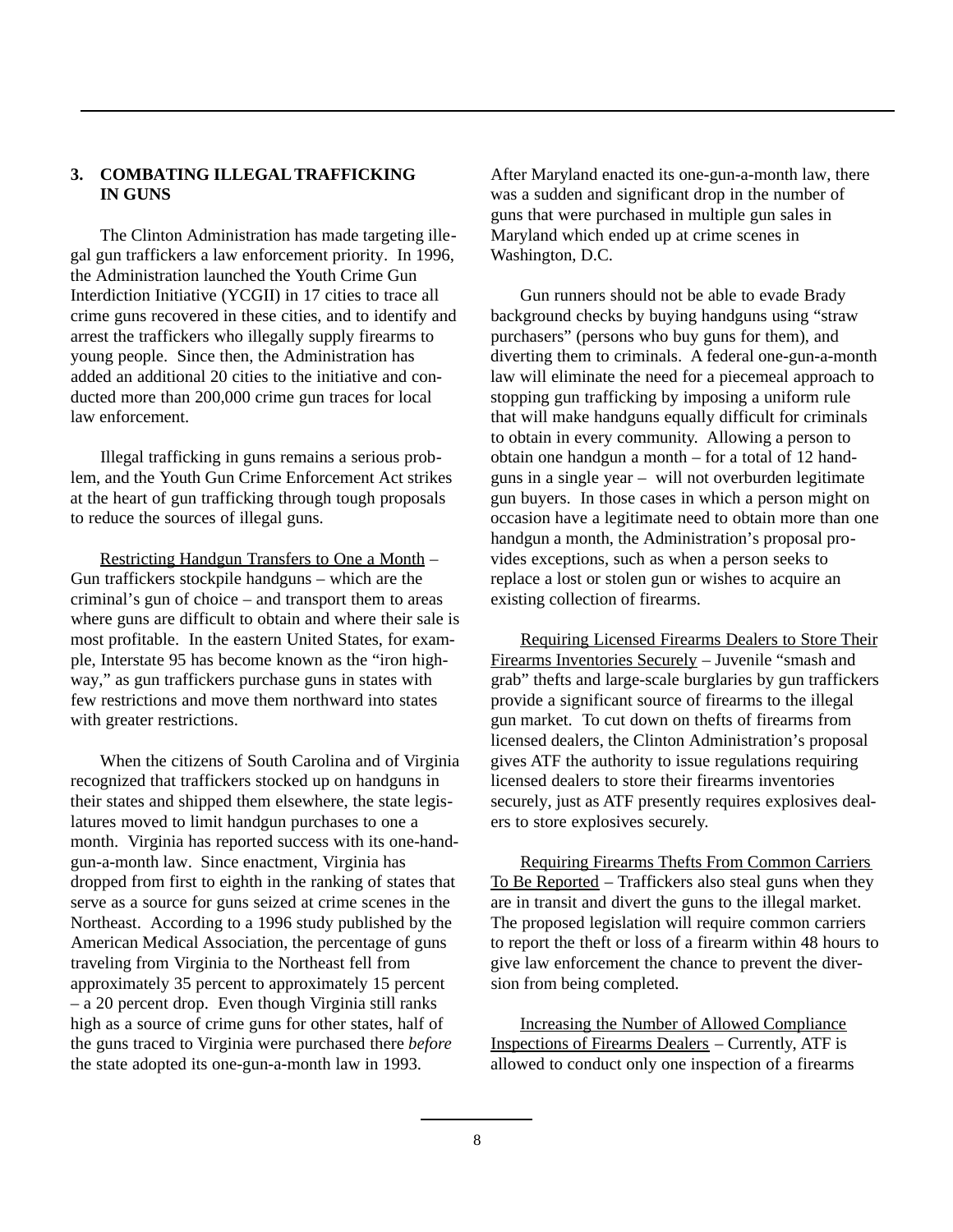dealer per year, in the absence of probable cause and a warrant. Limiting ATF in this way means that dealers, once they are inspected, have a "bye" from oversight for the remainder of the year. The proposal allows ATF to conduct up to three inspections of firearms dealers annually to ensure that the dealers are complying with the federal background check and record-keeping requirements.

Liability When a Firearm Is Transferred To Commit a Crime of Violence – It is now illegal to transfer a gun to someone who uses it to commit a violent crime or a drug crime if the person transferring the gun "knows" that the gun will be used in a crime. This proposal clarifies that there is liability when the transferor "knows or has reasonable cause to believe" that the gun will be used to commit a violent crime or a drug crime.

Requiring Licensees to Report the Acquisition of Used Guns – New guns that are used to commit crimes can be traced effectively, because the serial number of the gun enables ATF to get information about the retailer who received a new gun from the manufacturer and distributor. ATF can find out from the retailer who bought the gun. In contrast, it is much more difficult to trace used guns, because they often have been through many private transfers before being resold by a licensed retailer or pawnbroker. Under the Administration's proposal, licensed dealers will submit reports to ATF about used firearms that they acquire, to enable the guns to be traced if they are later used in crime. The information submitted by the dealers to ATF will not include identifying information about private individuals who sell used guns to, or buy them from, licensed dealers; rather, it will be restricted to information identifying the firearm.

## **4. STRENGTHENING THE ASSAULT WEAPONS BAN**

In 1994, the Clinton Administration successfully fought for legislation to ban the manufacture and importation of the 19 deadliest assault weapons, copies of those weapons, and large capacity ammunition clips that hold more than 10 rounds of ammunition. In response to the ban, some foreign manufacturers slightly redesigned certain assault weapons in order to circumvent the ban. Last year, the Administration banned the importation of approximately 59 modified assault rifles, because they were found to be unsuitable for sporting purposes.

Despite these efforts, a significant loophole remains. Although the Assault Weapons Ban prohibits the manufacture and importation of large capacity ammunition feeding devices that were manufactured after 1994, the ban is virtually unenforceable, because it is difficult to determine whether the devices that are shipped into this country were manufactured before the ban went into effect. The Administration's bill therefore includes a proposal to ban all imported large capacity ammunition feeding devices that hold more than 10 rounds of ammunition, regardless of when they were manufactured.

## **5. GIVING LAW ENFORCEMENT ADDITIONAL TOOLS TO COMBAT CRIMINAL MISUSE OF FIREARMS**

When criminals use guns to commit crimes, they should not receive the same penalty as someone who carries out illegal activities unarmed. Therefore, the Clinton Administration's Youth Gun Crime Enforcement Act gives law enforcement additional tools to crack down on criminals who misuse firearms.

Making Certain Gang-Related Firearms Offenses Predicates for RICO – Criminal street gangs and guns go together all too often, and gang members use guns in carrying out all aspects of their illegal activities. This proposal will add a number of firearms offenses to the RICO statute, which prohibits the illegal activities of criminal organizations such as street gangs.

Increasing Penalties for Firearms Conspiracies – This proposal will make conspiracies to violate the firearms laws punishable by the same maximum term as the underlying substantive offense that was the object of the conspiracy. In other words, if gang members agree to get guns illegally, and any one gang member takes steps to get guns illegally, *all* of the gang members who agreed to the plan can be punished as if they had actually gotten guns.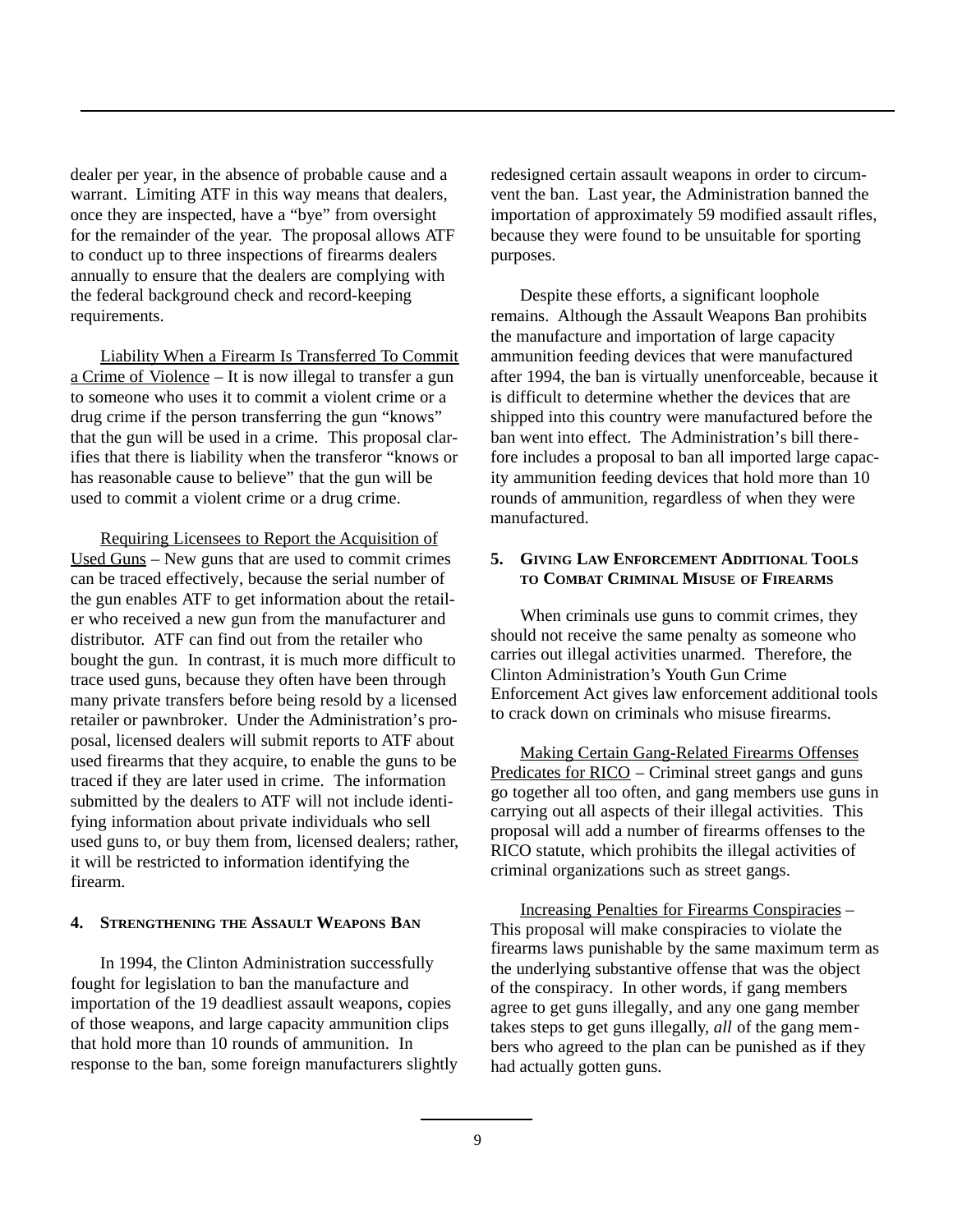Making Gun Convictions a Predicate for the Armed Career Criminal Act – Today, only violent felonies and serious drug offenses are predicate offenses under the Armed Career Criminal Act (ACCA), which imposes a 15-year mandatory minimum prison sentence and is aimed at recidivist violent offenders and narcotics traffickers. This proposal will add prior convictions for being a felon-in-possession to the ACCA when the violator has at least one prior conviction for a violent felony or serious drug offense, so that gun-carrying criminals will be subject to the ACCA's strict terms.

Making Juvenile Drug Trafficking Convictions a Predicate for the Armed Career Criminal Act – Youthful offenders are increasingly involved in serious drug offenses, and there is a known association between drug crimes and violence. Under this proposal, an adjudication of juvenile delinquency for a serious drug trafficking offense will be a predicate act under the ACCA, subjecting the offender to the ACCA's mandatory minimum prison term of 15 years.

Increasing the Limitations Period for National Firearms Act Prosecutions – Under current law, the statute of limitations for violations of the National Firearms Act, which prohibits the unlawful possession of explosive bombs and machineguns, is only three years. This proposal will extend the statute of limitations to five years, bringing it in line with the general statute of limitations for gun crimes.

Forfeiture of Firearms Used in Crimes of Violence and Felonies – This proposal will permit federal law enforcement to forfeit guns that are used in crimes of violence and felonies. In addition, ATF will be able to forfeit additional items (such as drugs and property) that are used in the crimes. Both civil and criminal forfeitures will be available.

# **BUILDING UPON OUR SUCCESS: NEW RESOURCES FOR INNOVATIVE AND EFFECTIVE PROSECUTION AND PREVENTION PROGRAMS**

To build upon the successes of the last six years, the Clinton Administration is seeking additional resources for prosecution of federal firearms laws, crime gun tracing, and support for communities to implement strong law enforcement and prevention programs.

# *Prosecuting Illegal Acquisition, Possession, and Use of Firearms*

Just as we work hard to keep guns out of the hands of criminals and children in order to prevent gun violence from occurring, federal law enforcement works hard to enforce the law when gun crimes are committed. United States Attorneys and ATF have worked in partnership with state and local police and prosecutors, mayors, and community leaders on numerous violent crime task forces and specially-targeted initiatives. These collaborative efforts, as exemplified by the Justice Department's Anti-Violent Crime Initiative (AVCI), allow us to develop firearms and violent crime prosecution strategies in coordination with state and local prosecutors that work for the particular community involved.

Through these combined efforts, the overall number of people convicted for firearms violations in this country rose sharply between 1992 and 1996, increasing by almost 25 percent. Although there has been a decline in the number of federal firearms prosecutions during this same period, this decline has occurred largely among lower-level offenders who received sentences ranging from probation to imprisonment for less than three years; the number of higher-level federal firearms offenders who received prison sentences of five years or more actually has increased by more than 25 percent during this same period.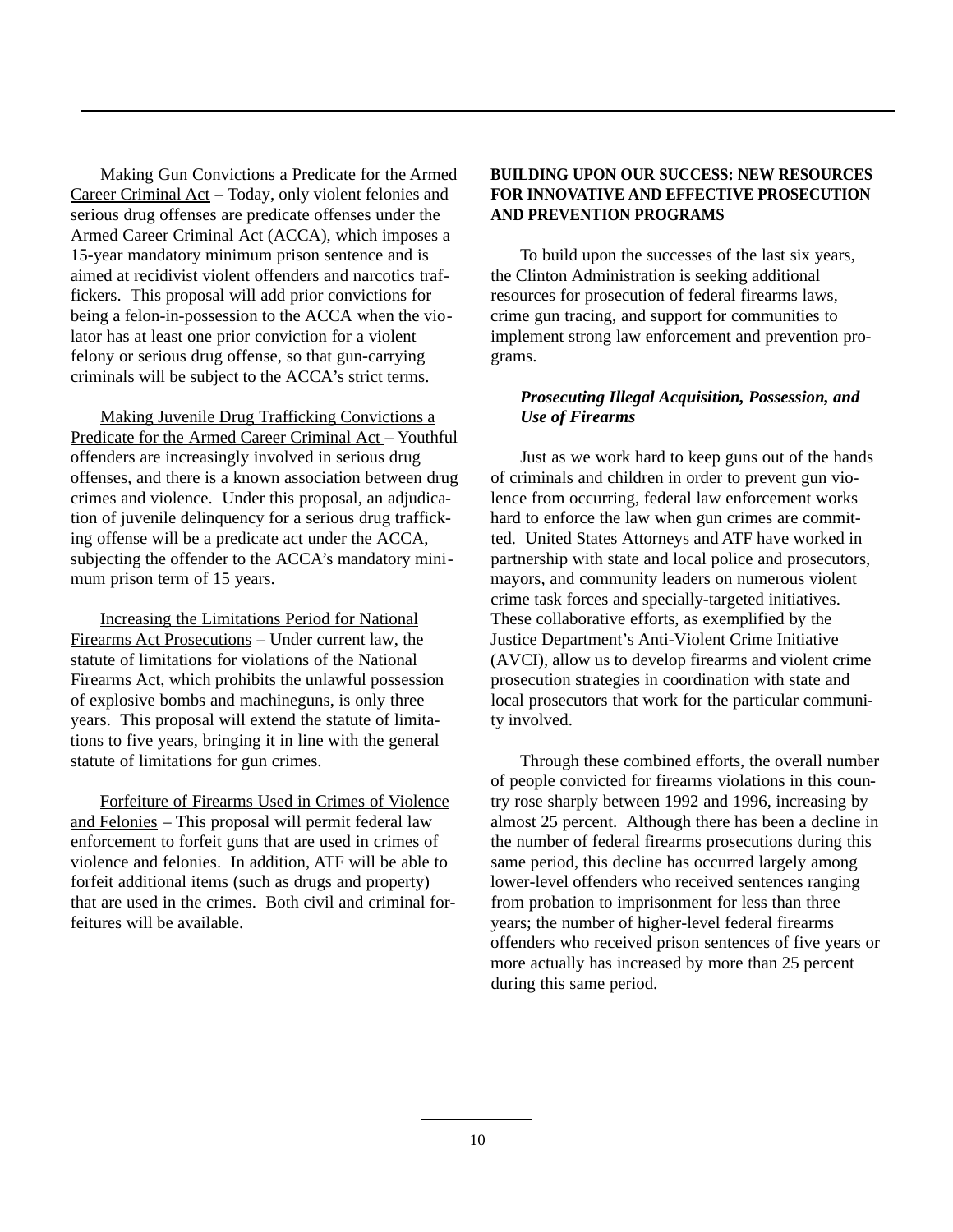In some communities, violent crime rates have been reduced dramatically through a coordinated firearmsfocused violence reduction strategy. For example, in Boston, Massachusetts, federal and local law enforcement and community leaders developed a coordinated strategy to reduce youth gang violence. In Richmond, Virginia, which in 1996 had one of the highest per capita homicide rates of any American city, law enforcement officials established Project Exile, a coordinated approach to gun violence to curtail Richmond's homicide rate. Through Project Exile, the local police work closely with ATF and the United States Attorney's office to refer gun cases for federal prosecution when the state penalties are inadequate and there is a basis for prosecuting the case in federal court. This effort, in combination with other local, state, and federal law enforcement initiatives to address violent crime, helped reduce the total number of firearms homicides in Richmond dramatically – by 36 percent.

# *Towards a Comprehensive, Community-Based Gun Violence Reduction Strategy*

On March 20, 1999, President Clinton directed the Attorney General and the Secretary of the Treasury to develop an integrated firearms violence reduction strategy that builds on the successful measures and innovative approaches that many communities already have implemented across the country. In response to the President's Directive, the Departments of Justice and Treasury are asking United States Attorneys and ATF Special Agents in Charge to participate in developing a gun violence reduction strategy that targets illegal guns; is tailored to the particular needs of their communities; and strikes an appropriate balance between federal and state law enforcement.

Each community will first assess the nature of its gun violence problem: Are youth gangs responsible for the violence? What are the illegal sources of guns to the community? Is the violence concentrated in particular neighborhoods or during particular times of the day? After conducting this assessment, each community will then develop an individualized plan that responds to specific local problems, and considers each of the following elements:

#### **Boston's strategy to prevent youth violence.**

Starting in the early to mid-1990s, Boston embarked on a series of innovative public safety strategies that focused on violent youth and illicit gun markets. A broad coalition including federal, state, and local governmental agencies, nonprofit community service organizations, businesses, religious leaders, and parents, developed a comprehensive response to the escalating number of juvenile homicides. This response included enforcement strategies, such as Operation Ceasefire (to combat gang violence); a strategy to reduce the illegal supply of guns; and Operation Night Light, a police-probation partnership.

In addition to these enforcement efforts, and in keeping with the existing neighborhood policing strategy, Boston also employed numerous prevention and intervention initiatives. Working with community partners, the city built on existing services in the communities to enhance or expand services aimed at at-risk youth.

As a result of this coordinated approach, Boston's homicides fell from a high of 152 in 1990, to 35 in 1998.

In the words of Boston Police Commissioner Paul Evans, "The best intervention and enforcement efforts are also preventive. In the same way, the best prevention programs produce intervention effects. While our prevention/intervention/enforcement strategy is seen as providing a continuum of services, effects overlap. The strategy has evolved in this way because of the complexity of the overall problem."

- ✓ Enhanced investigation and prosecution of firearms violations;
- ✓ Comprehensive crime gun tracing, analysis and mapping, expanded use of ballistics identification technology, and coordinated use of crime and crime gun information to identify illegal gun markets, known as gun "hot spots";
- ✓ Coordinated law enforcement efforts to ensure that licensed gun dealers and purchasers comply with all applicable laws;
- ✓ Strict enforcement of probation and parole conditions and other measures to target chronic violent offenders; and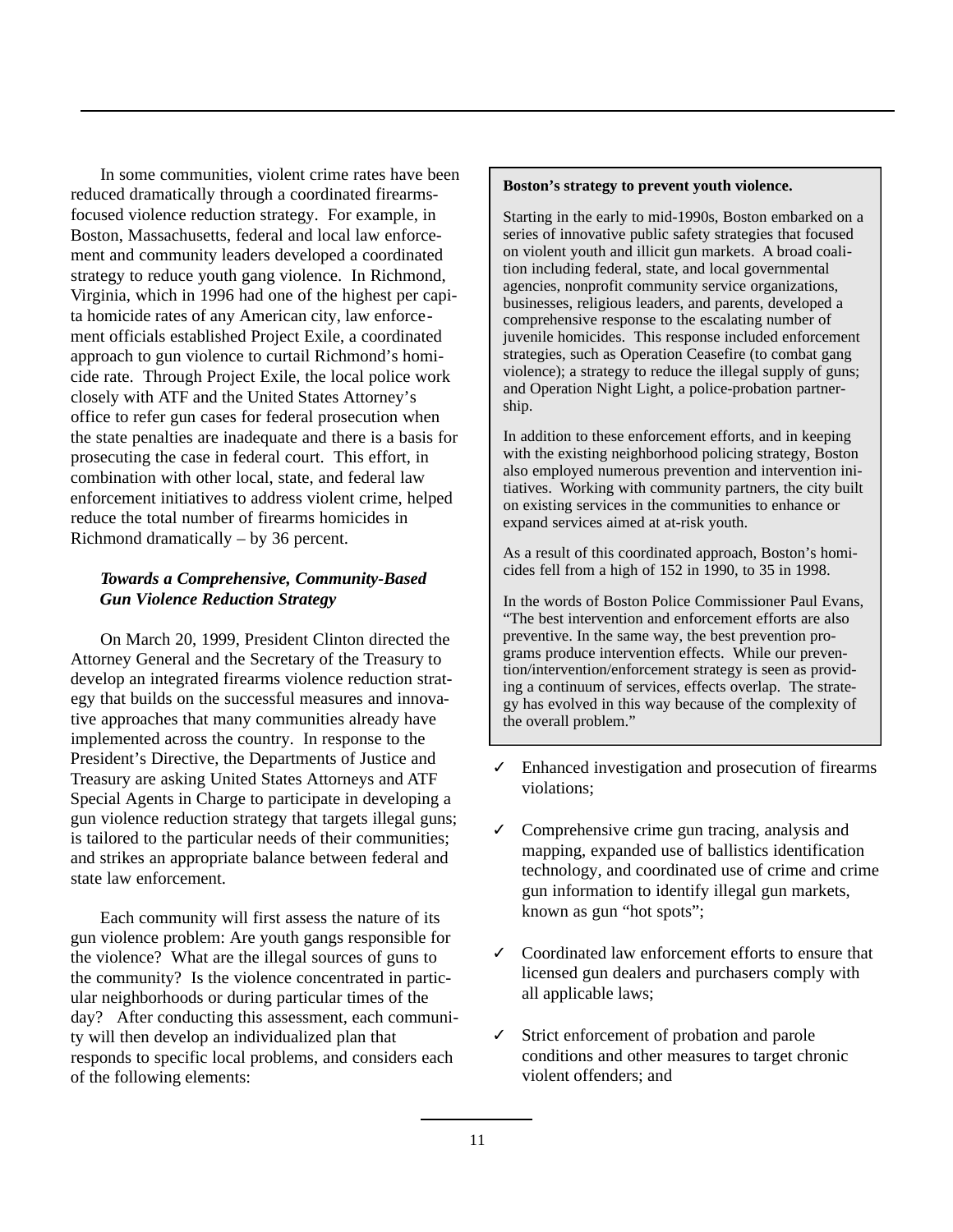$\checkmark$  Innovative strategies to work more closely with the community to search for and seize more crime guns, better identify gun criminals, remove weapons that are illegally in the hands of juveniles, and increase the public's knowledge of their community's gun-related crime and violence problem.

To enable the Department of Justice to devote appropriate new resources to the coordinated gun violence reduction strategy, the Clinton Administration has requested an additional \$5 million for intensive firearms prosecution projects and \$23.8 million for additional ATF agents.

# *Youth Crime Gun Interdiction Initiative: Enforcement Focusing on Armed Juveniles and Youth*

Every gun sold in the United States has a serial number. When a crime is committed with a gun, police officers often can use the gun's serial number to "trace" that gun from the manufacturer to the original purchaser. This information often helps police identify suspects and patterns suggesting illegal gun trafficking.

ATF's National Tracing Center (NTC) is responsible for tracing guns that are used in crimes and recovered at crime scenes. When local police want to trace a crime gun, they submit a request to NTC, which then contacts the gun manufacturer. The manufacturer is required to provide the name of the wholesale or retail distributor and the date that the gun was sold to that distributor. The chain of wholesale and retail transactions is then followed from the point of sale to an individual.

In response to the tripling of the juvenile firearms homicide rate from 1985-1994, President Clinton initiated the Youth Crime Gun Interdiction Initiative (YCGII). The goal of YCGII is to identify and eliminate the illegal supply of firearms to and illegal use by prohibited juveniles and youth by identifying the illegal sources of crime guns, and using that information to put gun traffickers out of business. YCGII enhances enforcement of existing federal and state firearms laws by providing police and prosecutors with complete

information about recovered crime guns. Participating jurisdictions use that information to initiate law enforcement operations against criminals who illegally transfer firearms to juveniles, to adult criminals, and to other prohibited persons. YCGII also provides a foundation of information about the illegal gun market.

#### **Youth Crime Gun Interdiction Initiative Report**

The February 21, 1999 Youth Crime Gun Interdiction Initiative Report demonstrates the information that can be obtained from an analysis of crime gun traces and investigative information:

- Over 25 percent of crime guns recovered by law enforcement have moved rapidly from retail sale to point of recovery. Such fast "time to crime" guns are likely to have been trafficked.
- Illegal trafficking sources include straw purchasing rings, individual straw purchasers, unregulated private sellers at gun shows and elsewhere, trafficking in stolen firearms, and trafficking by federally-licensed firearms dealers.
- Among possessors of guns used in crime, over 11 percent were juveniles (ages 17 and under) and over 32 percent were between the ages of 18-34.
- Semiautomatic pistols clearly predominate among guns recovered in crimes in each city and constitute 52 percent of all trace requests.
- In eight of the 27 cities, an average of 11.4 percent of traced handguns had obliterated serial numbers, showing awareness among criminals of the Administration's trafficking enforcement program.

YCGII was implemented in 17 cities in July 1996, and has now been expanded to 27 cities. Since its inception, over 200,000 crime guns have been traced through YCGII. These traces have assisted law enforcement in solving individual cases and in identifying sources of crime guns to particular communities. Trace information has also helped investigators identify interstate and intrastate sources of crime guns, the types of guns most frequently used in crimes, patterns of trafficking in new and used firearms, and has led to arrests and prosecutions of gun traffickers by United States Attorneys.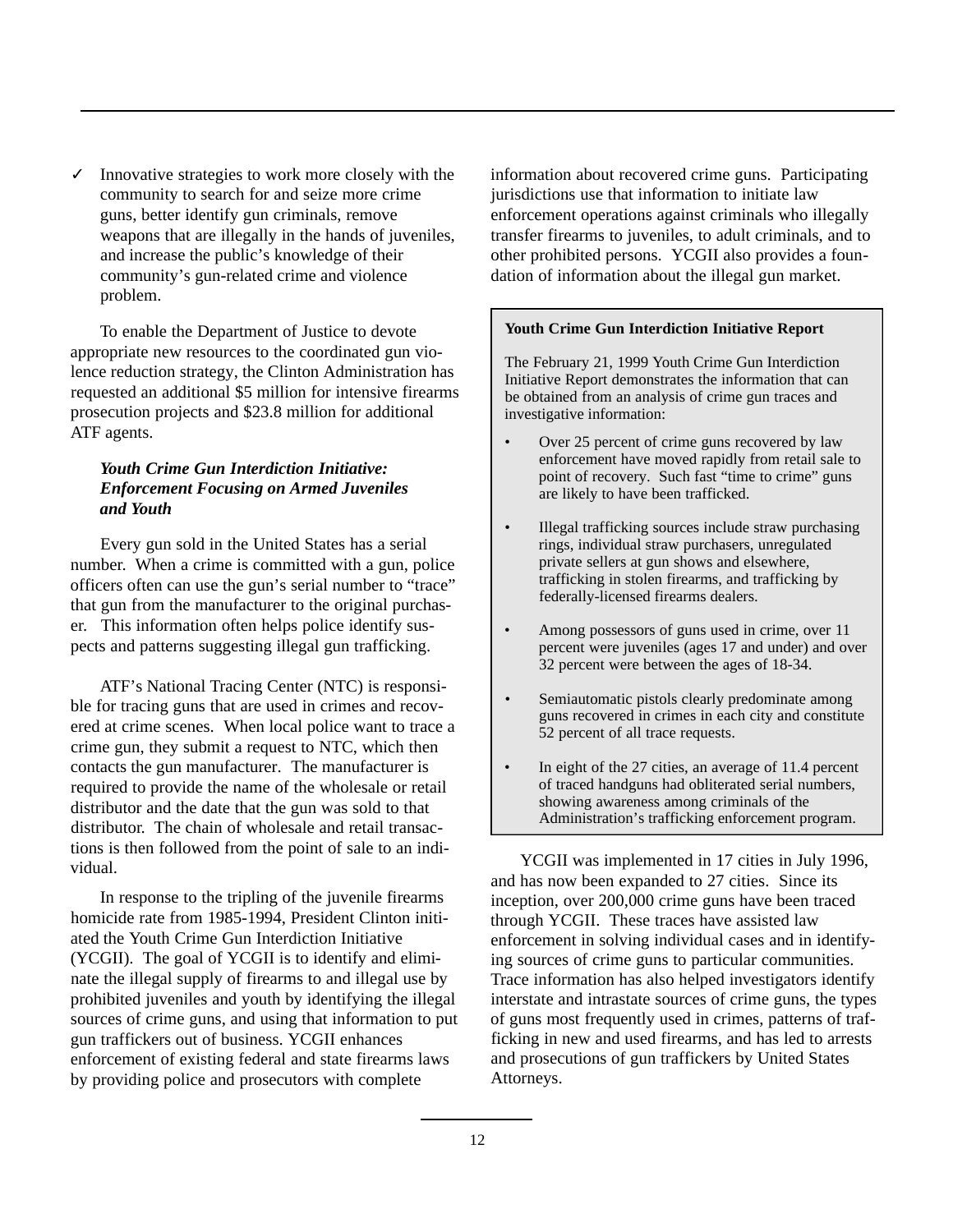The Clinton Administration's budget for Fiscal Year 2000 proposes to expand YCGII to 10 additional cities, and the Youth Gun Crime Enforcement Act will increase the program to 75 cities by 2004.

# *Developing and Promoting Smart Prevention and Intervention Strategies*

The anti-violent crime strategy of the Clinton Administration is based upon the principle that to prevent crime effectively and *sustain* the crime rate reduction, tough law enforcement must be balanced with smart prevention and intervention strategies.

Through the Partnerships to Reduce Juvenile Gun Violence Program, the Comprehensive Communities Program, the Strategic Approaches to Community Safety Initiative, the Youth Firearms Violence Initiative, and other programs administered by the Department of Justice, the Administration has supported numerous innovative programs that break the chain of causation that leads to gun violence. The Justice Department and ATF have offered training and technical assistance to numerous communities to reduce the demand for and availability of guns and to reduce violence on our Nation's streets and in our schools. As part of its commitment to address the escalating problem of youth violence, the Department has provided funds to communities to enhance and coordinate prevention, intervention, and suppression strategies by developing partnerships between community residents, law enforcement, and the juvenile justice system. And the Justice Department has developed a "tool box" approach for communities to use in implementing effective programs to reduce violence.

Through its research branch, the National Institute of Justice (NIJ), the Justice Department also has supported many research projects that have improved our understanding of both the nature of gun violence and the effectiveness of various law enforcement strategies. For example, NIJ has sponsored studies of the illegal acquisition, possession, and use of firearms, as well as trends in gun injury, fatality, and crime. NIJ sponsored studies have also examined illegal firearms markets,

#### **Promising Strategies to Reduce Gun Violence: A tool box for communities**

In 1998, the Department of Justice examined over 400 gun violence reduction programs in communities across the country. These included federal, state, and local law enforcement programs, and programs started by schools, hospitals, courts, businesses, and non-profit organizations. DOJ published *Promising Strategies to Reduce Gun Violence*, which presents practical information about 60 of these programs that have had a measurable impact on reducing gun violence. Among the tools that many communities have successfully used to reduce gun violence are the following:

- ✓ Crime mapping, including identification of highcrime "hot spots".
- ✓ Direct police patrols of neighborhoods identified as crime "hot spots".
- ✓ Multijurisdictional task forces, bringing together federal, state, and local law enforcement teams for coordinated investigation and prosecution of firearms offenses.
- ✓ Crime gun tracing and ballistics identification technology.
- ✓ Investigation and inspection of firearms dealers to ensure that they are in compliance with federal and state laws, and local ordinances.
- ✓ Truancy reduction strategies.
- School-based enforcement programs, including anonymous weapons hotlines.
- ✓ Gun courts.
- Surveillance of probationers by teams of probation and police officers, to visit the homes, schools, and workplaces of probationers.
- ✓ Violence prevention education, including conflict resolution courses.

sources of guns to juveniles and criminals, and patterns of firearms use and possession by high school students and gang members, and evaluated the effectiveness of various prevention and intervention programs. This research has supported the traditional enforcement activities of federal, state and local law enforcement officials, as they seek to address the root causes of gun violence by disrupting the progression of events and conditions that lead to gun violence.